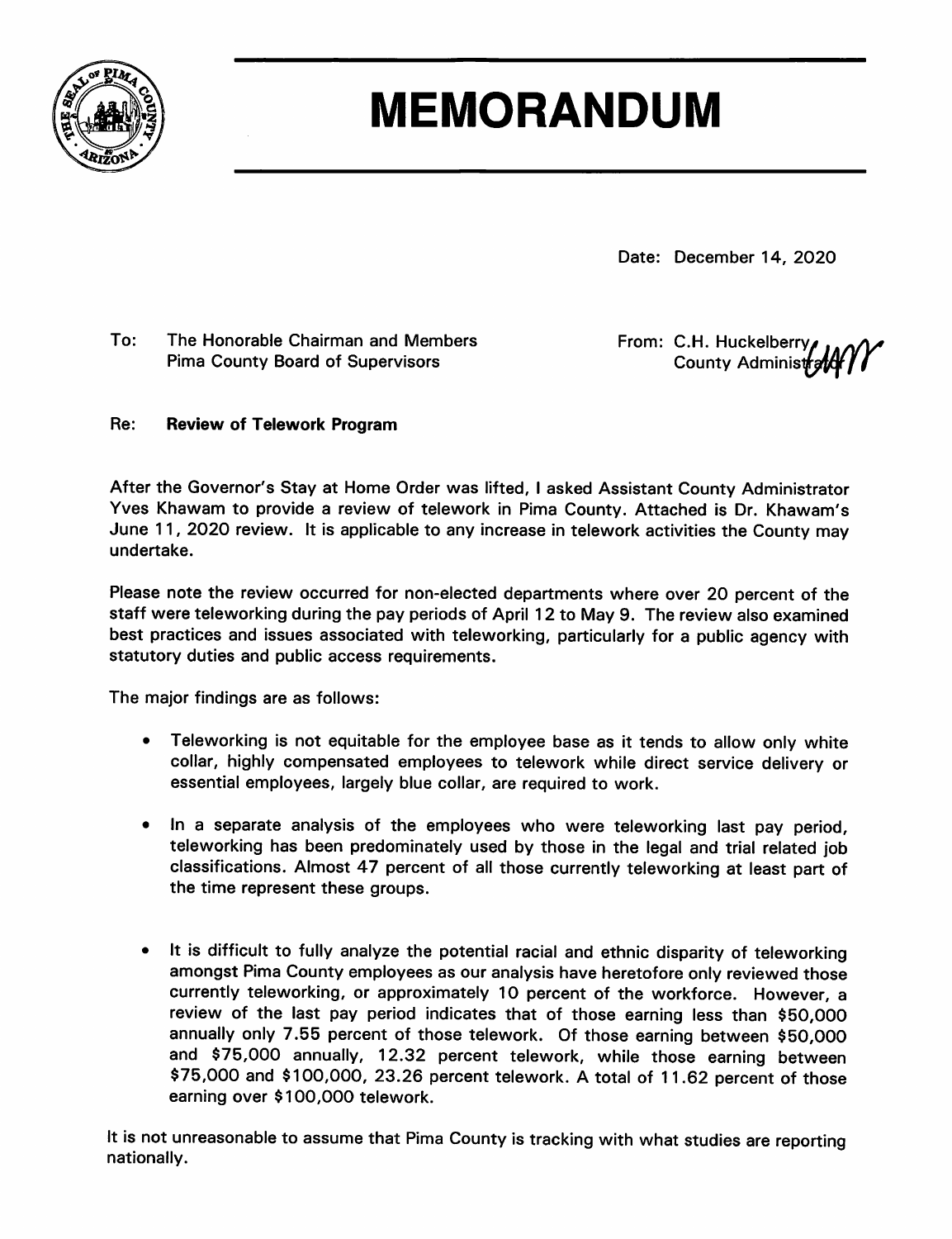The Honorable Chairman and Members, Pima County Board of Supervisors **Re: Review of Telework Program** December 14, 2020 Page 2

In March the Harvard Kennedy School's Shorenstein Center noted that the rise of COVID-19 cases will see a rise in organizations encouraging or mandating that employees telecommute. Federal agencies, big tech companies, and universities led the transition to remote work.

As the report notes, it's not hard for many office workers to do their jobs with a laptop at home but for those - 34 percent nationwide - who work in fields such as maintenance, production, construction, or direct client support - telework is simply not possible.

People who work mostly online are best able to telecommute. It is estimated that 12 percent of high school graduates over the age of 25 without any college worked from home on a typical day. Approximately 37 percent of those with at least a bachelor's degree work from home as do 42 percent of those workers with an advanced degree.

It is also important for those who telecommute to have internet access. The Pew Research Center estimates that 73 percent of Americans have broadband at home, which means that more than a quarter of homes do not. More than 90 percent of households making over \$75,000 have broadband at home, compared with just 56 percent of households making less than \$30,000 yearly.

As Pima County contemplates the expansion of telecommuting as an acceptable alternative to working on site, it is critical that to consider how these polices impact diversity and inclusion in the workplace. While telecommuting or working from home has increased significantly during the COVID-19 pandemic, the impact has been harder on some groups than others.

#### CHH/anc

#### **Attachment**

 $\mathbf{c}$ : Jan Lesher, Chief Deputy County Administrator Francisco García, MD, MPH, Deputy County Administrator & Chief Medical Officer, **Health and Community Services** Cathy Bohland, Director, Human Resources Terry Cullen, MD, MS, Public Health Director, Pima County Health Department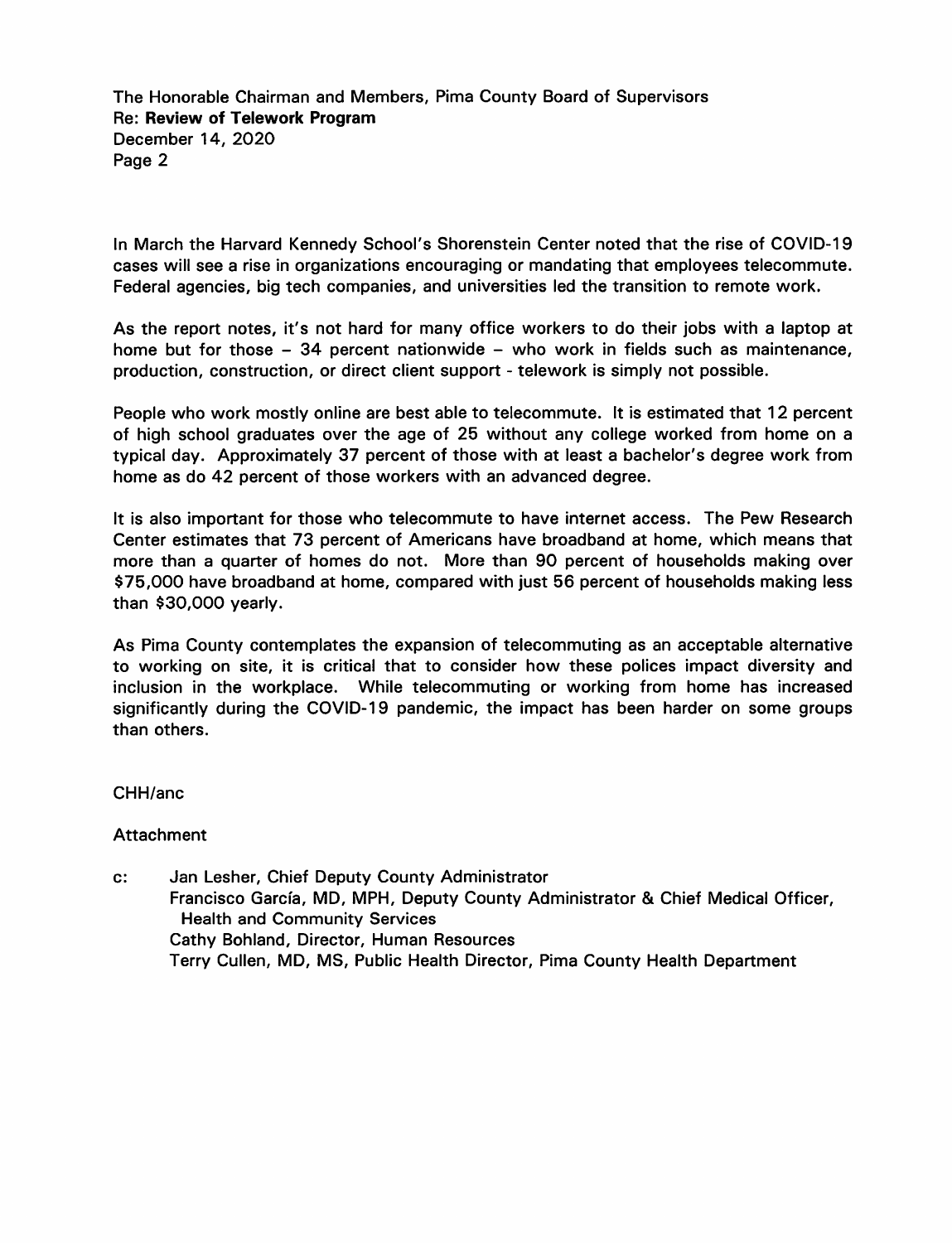

## Pima County Government Telework Review

**Context** June 11, 2020

As part of the COVID-19 pandemic response and associated March 30, 2020 Governor Order, Pima County Government began to offer a telework option to qualifying staff. However, the emergency nature of the deployment provided for no planning regarding telework infrastructure needs, staff training and productivity measures. The purpose of this review is to outline the County telework response in terms of equity and costs incurred, and highlight best telework practices and steps needed to implement a future functioning telework option, should it be deemed desirable from a policy and productivity perspective.

#### **Pima County Telework Initial Deployment**

#### Summary of PC current telework status vs best practices

The County telework implementation stemmed from a health emergency and not from one of maximizing benefit to the organization and staff. As a result, observations indicate that organizational efficiency declined and productivity may have dropped across the spectrum of best practices categories since space and technology needs, productivity measures, organization of remote meetings and general telework training could not be established within deployment timeframes and so were only implemented to varied degrees. This is equally true for departments functioning with and without electronic processes. The efficiency and productivity effects these factors are further explored in the below section on best telework practices.

#### Pima County Telework Extent

To illustrate the major areas of staff telework, non-elected managed departments with over 20 percent of staff teleworking during the two pay periods ending April 12 and May 9, 2020 are displayed in table below.

| <b>Department</b>                                 | <b>Employees</b> | <b>Teleworking</b> | <b>Teleworking %</b> |
|---------------------------------------------------|------------------|--------------------|----------------------|
| <b>Public Defense Services</b>                    | 284              | 182                | 64.20%               |
| <b>Information Technology</b>                     | 182              | 92                 | 50.69%               |
| <b>Behavioral Health</b>                          | 22               | 10                 | 46.51%               |
| Public Works Real Property Services & Project     | 20               | 9                  | 45.00%               |
| <b>Management Offices</b>                         |                  |                    |                      |
| Office of Sustainability and Conservation         | 16               | 7                  | 43.75%               |
| Wireless Integrated Network                       | 12               | 5                  | 41.67%               |
| <b>Development Services</b>                       | 51               | 21                 | 41.18%               |
| <b>Grants Management &amp; Innovation</b>         | 43               | 15                 | 34.88%               |
| Community Development & Neighborhood Conservation | 23               | 8                  | 34.78%               |
| <b>County Administrator</b>                       | 19               | 6                  | 31.58%               |
| <b>Regional Flood Control District</b>            | 54               | 16                 | 29.63%               |
| <b>Health</b>                                     | 255              | 69                 | 27.11%               |

#### Pima County Employee Telework Equity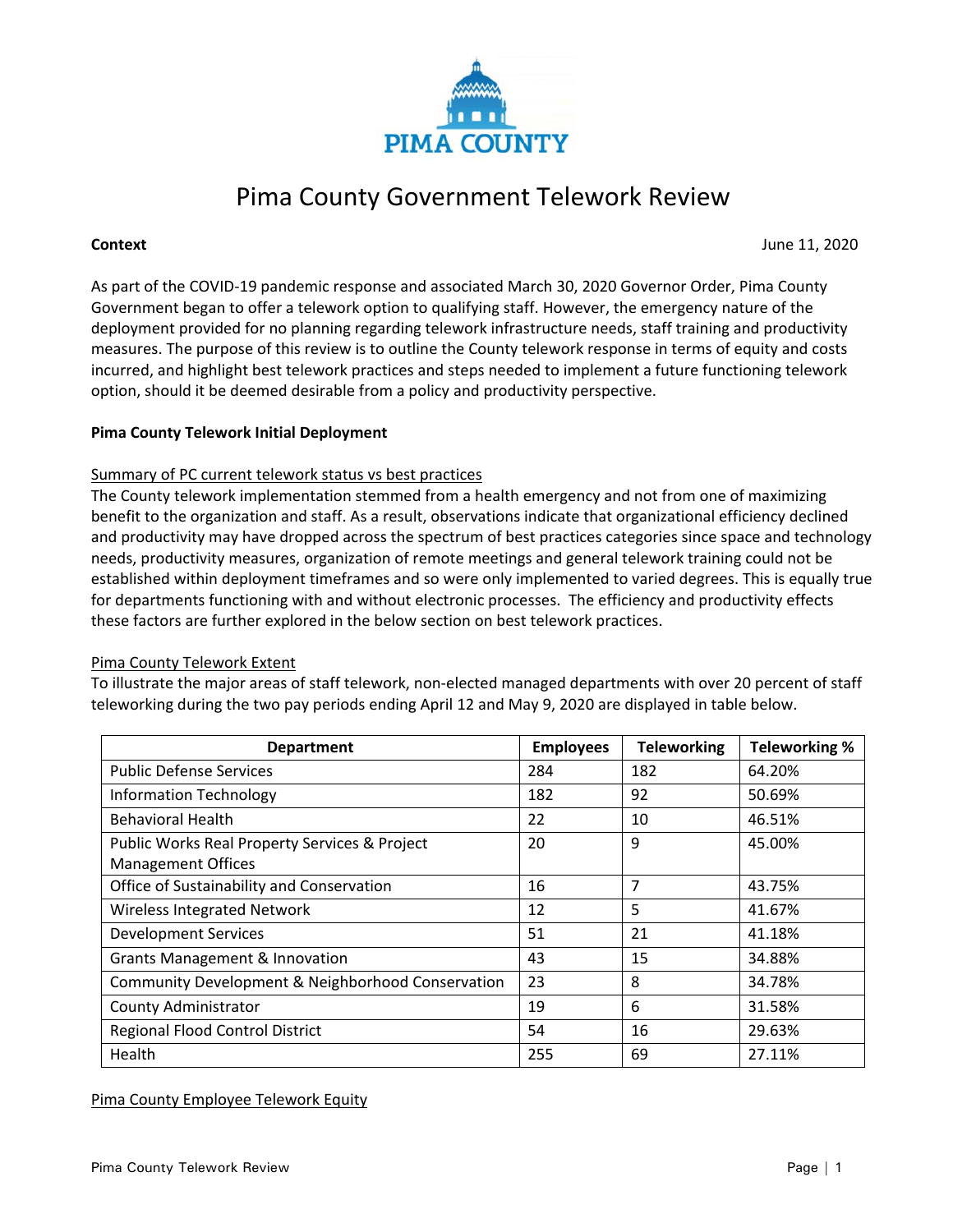Staff equity issues associated with approval to telework are evaluated below in terms of Fair Labor Standards Act status and salary categories. Staff was identified as teleworking if any time was logged as telework during this period. Of those non-elected departments with greater than 20 percent of teleworking staff, a far greater proportion of FLSA exempt staff teleworked than non-FLSA exempt staff. Average salary differences between individuals teleworking and on-site within these departments were however, mixed.

| <b>Telework Equity</b>                    |                    |         |                        |         |                       |          |  |  |  |
|-------------------------------------------|--------------------|---------|------------------------|---------|-----------------------|----------|--|--|--|
| <b>Department</b>                         | <b>FLSA Exempt</b> |         | <b>FLSA Non-Exempt</b> |         | <b>Average Salary</b> |          |  |  |  |
|                                           | <b>Telework</b>    | On-site | <b>Telework</b>        | On-site | <b>Telework</b>       | On-site  |  |  |  |
| <b>Public Defense Services</b>            | 64%                | 36%     | 52%                    | 48%     | \$62,442              | \$57,026 |  |  |  |
| <b>Information Technology</b>             | 57%                | 43%     | 5%                     | 95%     | \$74,531              | \$68,830 |  |  |  |
| <b>Behavioral Health</b>                  | 47%                | 53%     | 33%                    | 67%     | \$53,130              | \$69,516 |  |  |  |
| Real Property & Project                   |                    |         |                        |         |                       |          |  |  |  |
| Management Office                         | 45%                | 55%     | 0%                     | 0%      | \$77,283              | \$92,456 |  |  |  |
| Sustainability and Conservation           | 56%                | 44%     | 0%                     | 0%      | \$74,168              | \$70,144 |  |  |  |
| <b>Wireless Integrated Network</b>        | 42%                | 58%     | 0%                     | 0%      | \$80,494              | \$67,038 |  |  |  |
| <b>Development Services</b>               | 52%                | 48%     | 25%                    | 75%     | \$67,457              | \$63,434 |  |  |  |
| <b>Grants Management &amp; Innovation</b> | 33%                | 67%     | 38%                    | 63%     | \$56,184              | \$60,380 |  |  |  |
| Community Development &                   |                    |         |                        |         |                       |          |  |  |  |
| Neighborhood Conservation                 | 44%                | 56%     | 0%                     | 0%      | \$56,228              | \$58,584 |  |  |  |
| <b>County Administration</b>              | 60%                | 40%     | 0%                     | 100%    | \$106,071             | \$91,650 |  |  |  |
| Regional Flood Control District           | 37%                | 63%     | 8%                     | 92%     | \$69,389              | \$66,535 |  |  |  |
| Health                                    | 30%                | 70%     | 24%                    | 76%     | \$49,966              | \$47,474 |  |  |  |
| <b>County-Wide</b>                        | 33%                | 67%     | 10%                    | 90%     | \$56,816              | \$44,065 |  |  |  |

Countywide, 33 percent of FLSA exempt staff teleworked versus 10 percent of FLSA non-exempt staff. Telework staff average salary was 25 percent higher than that of on-site staff.

#### Pima County telework technology costs

Due to the context surrounding the rapid deployment of telework, the County identified no savings and incurred increased information technology costs through May 2020 of \$202,742 as summarized in the table and further detailed below.

| <b>Technology Costs</b>                                  |           |  |  |  |
|----------------------------------------------------------|-----------|--|--|--|
| <b>Client Services Team</b>                              | \$12,440  |  |  |  |
| Data Center Applications Team                            | \$95,045  |  |  |  |
| <b>Security Team</b>                                     | \$37,970  |  |  |  |
| <b>Network Operations Center</b>                         | \$16,307  |  |  |  |
| <b>Telecom Team</b>                                      | \$24,500  |  |  |  |
| Relationship Management Team                             | \$16,480  |  |  |  |
| Total                                                    | \$202,742 |  |  |  |
|                                                          |           |  |  |  |
| Potential future costs of telework deployment per person | \$2,125   |  |  |  |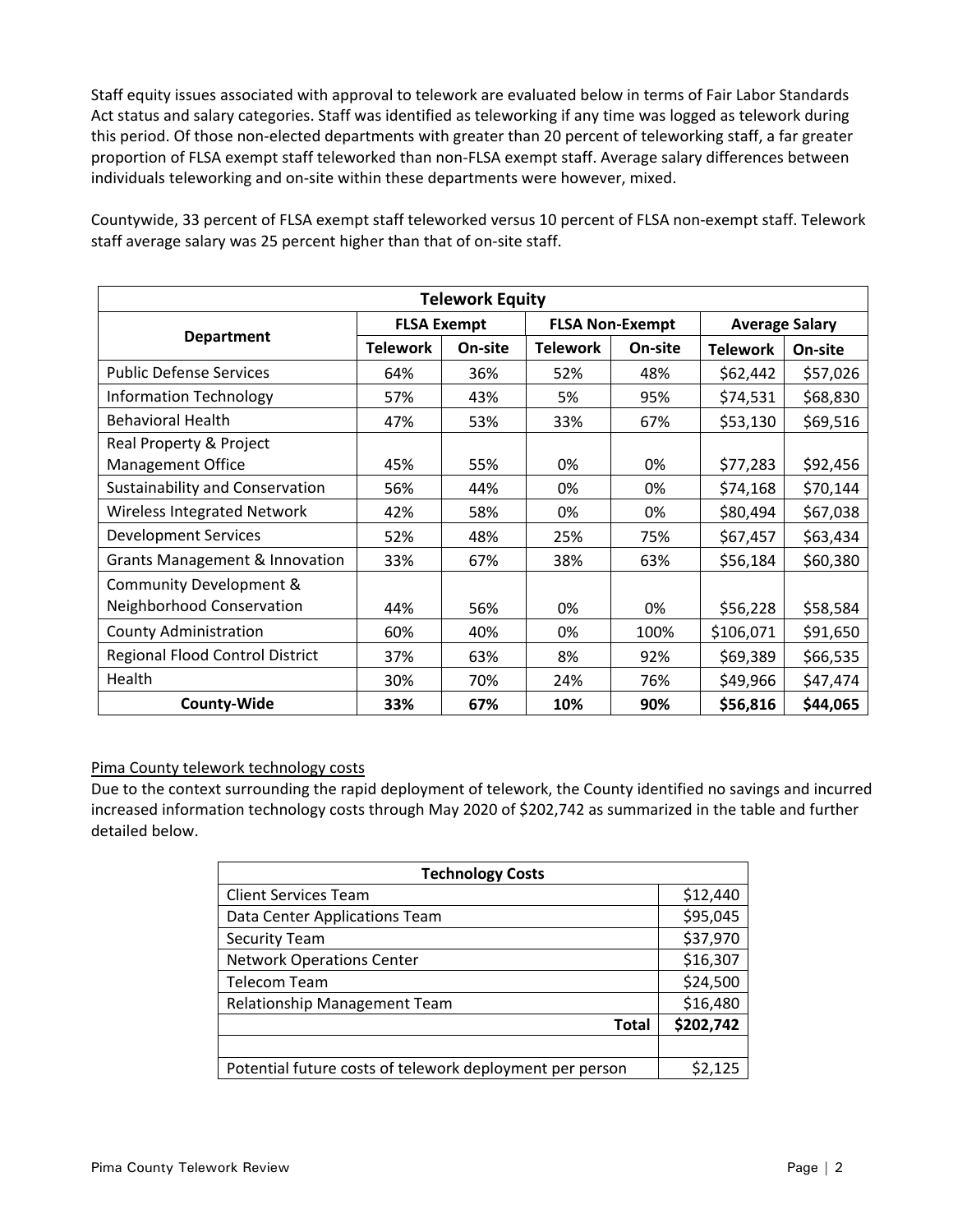Client Services Team: \$12,440

- 1. Pulling laptops out of the auction process and getting them re-imaged and set up to hand out to telework staff: \$6,250.
- 2. Pulling community domain/multiuser laptops and getting them set up for telework staff to use from home: \$5,940.
- 3. Setting up remote devices to receive all of their updates from Microsoft cloud servers instead of County SUS servers: \$250.

Data Center Applications Team: \$95,045

- 1. Setting up the additional capacity on the AOVPN solution: \$420.
- 2. Setting up the additional capacity on the DirectAccess solution and support: \$2,850.
- 3. Setting up the RDGateway solution: \$4,200.
- 4. Implementing MS Teams and providing support: \$66,575.
- 5. Implementing the O365 tools to provide Multifactor Authentication and password reset options: \$1,400.
- 6. Implementing the Hybrid Exchange environment: \$1,400.
- 7. Office 365 training for Security, Compliance, Administration and Guidance: \$18,200.

Security Team: \$37,970

1. Implementing Umbrella for our laptop and tablet devices: \$37,970.

Network Operations Center \$16,307

- 1. Additional cost burden put on the NOC to field telecommuting phone calls (items that wouldn't have been normal calls for people in the office)
	- a. Additional calls to the NOC Average monthly calls have been 1775 (past Year). For March and April our average per month rose to 2675 calls, which was a difference of 900 calls per month with the average call lasting 5.5 minutes. That comes out to a total of 165 hours for those two months: \$3,735.
	- b. Additional support tickets for the NOC Average monthly new tickets have been 1949 over the past 10 months. For March and April our average per month rose to 2415 tickets, which was a difference of 467 tickets per month with the average resolution time per ticket of 8 minutes. That comes out to total of 124 hours for those two months: \$2,807.
	- c. Research, Documentation updates, creation of FAQ's, Surveys and items posted to the Intranet for telecommuting: \$3,565.
	- d. Web Training Development for Introduction to MS Teams, Introduction to Teams and Channels: \$2,387.
	- e. Training Sessions provided to staff on MS Teams: \$2,666.
	- f. Creation of training videos for Microsoft Teams, Outlook Teams, Chat and MS Teams meeting interface: \$1,147.

Telecom Team: \$24,500

- 1. Increased the license capacity for conference bridge calls: \$3,500.
- 2. March/April cellular overages for departments on fixed plans: \$21,000.

Relationship Management Team: \$16,480

- 1. Implementing the "user connectivity tracking" that was later scrapped: \$4,200.
- 2. Setting up the free version of WebEx and costs for retaining WebEx licensing for the next year: \$11,580.
- 3. Changing the Group Policies for mobile devices to allow them to work appropriately for telecommuting: \$700.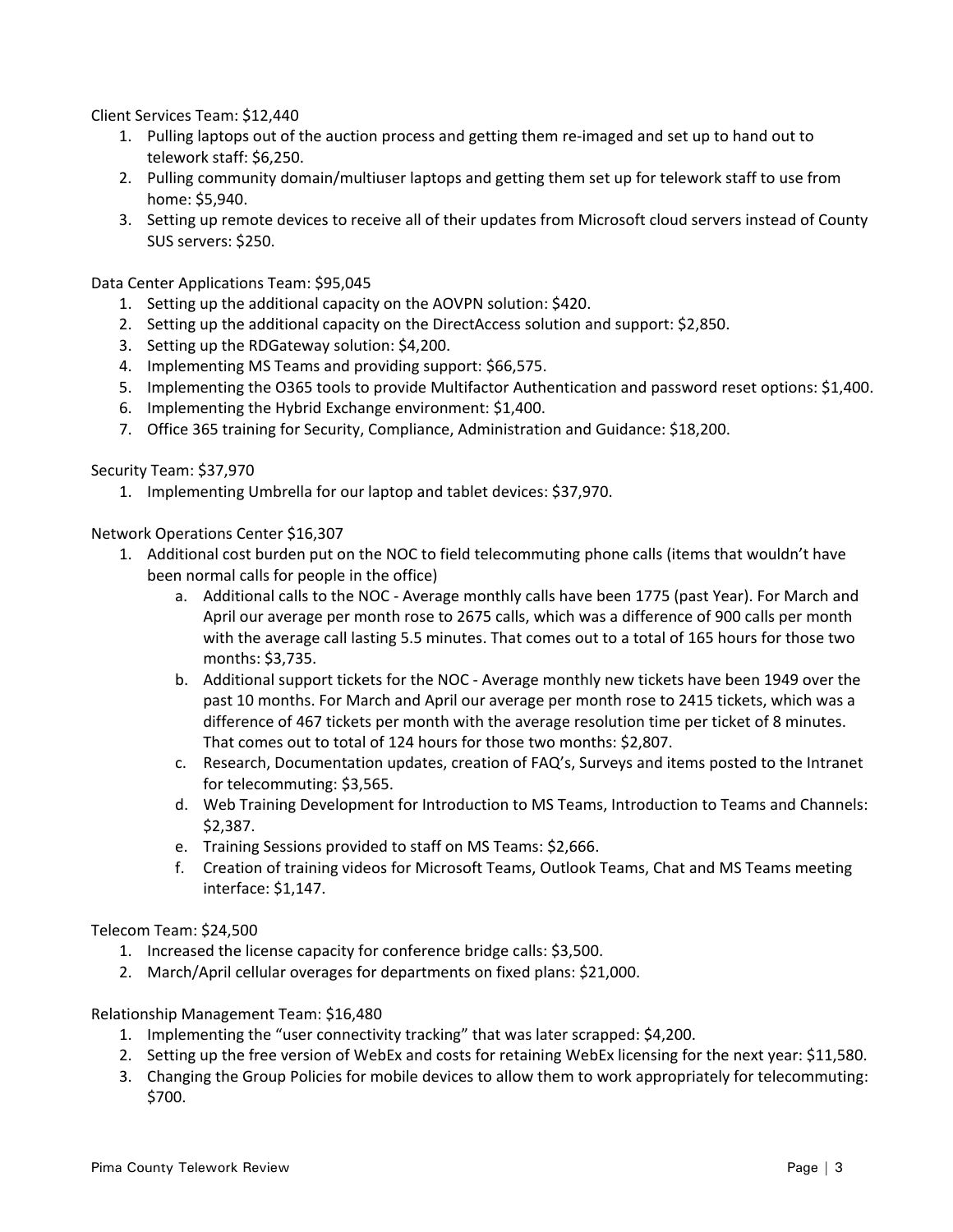Potential future costs of telework deployment per person: \$2,125

- 1. Difference in price transitioning from a standard desktop computer to a standard laptop/tablet: \$300- \$800 per device, depending on the options chosen.
- 2. Dual monitor set up with a dock and cables, provided for home offices (24" monitors, speaker, camera, keyboard and mouse): \$725.
- 3. Smartphone and monthly service: Verizon=\$50.70/month & ATT/FirstNet \$44.99/month.

### **Telework Best Practices**

This section focuses on best telework practices and provides a comparison to the County utilized telework approach (italics) during the pandemic emergency deployment.

A typical review of best practices starts with outlining the benefits of successful telework to include a reduction in commuting impacts such as transportation costs, travel time, crash avoidance and air pollution. In addition, a review of the literature indicates teleworking employees generally enjoy a better work-life balance and improved health, which can lead to fewer sick day use, enhanced job satisfaction and greater productivity. Finally, a telework program has the potential to lower organizational costs associated with facilities footprint and transportation fleet required for employees. However, a successful telework program also has specific requisites identified below.

#### Space needs at employee home

Best practices for successful telework require a dedicated quiet home office where the employee may isolate themselves from other household members to work and conference in a low risk, ergonomic environment. Concessions on space results in slower processing of work by the employee and colleagues with whom they interact, thereby creating frustration and lowering productivity. Liability waivers are also needed indicating that the employee assumes full responsibility for injuries when working from home.

*County emergency deployment of telework resulted in no consideration for ideal space needs with employees participating in online meetings from their kitchens, dining and living rooms.*

#### Technology needs at employee home

Best practice for successful Telework requires the employee to have a low-latency, high-speed internet connection and appropriate hardware, including correctly sized monitors to execute work. The minimum connection needed to support teleconferencing and remote work on enterprise systems and shared files is about 20Mbps up and down. To achieve these numbers, one typically requires a carrier broadband package of about 50Mbps as commercial carriers use these numbers to describe peak speeds in lieu of average ones.

Hardware is also important to productivity, such as computer processing speed and memory. Equally important are monitors needed to visualize the applications executing work. Working on a small laptop screen alternating between documents and applications causes large productivity losses and increases risks of errors. The home office therefore needs at least the same size and number of displays used in the office context to support best practices.

Security and device management is another major concern of remote work to ensure system and public records integrity.

Finally, a voice service device is needed. If the organization provides Voice over IP (VoIP) services, all "phone" conversations could be transferred over the work computer, using the device or a docked microphone and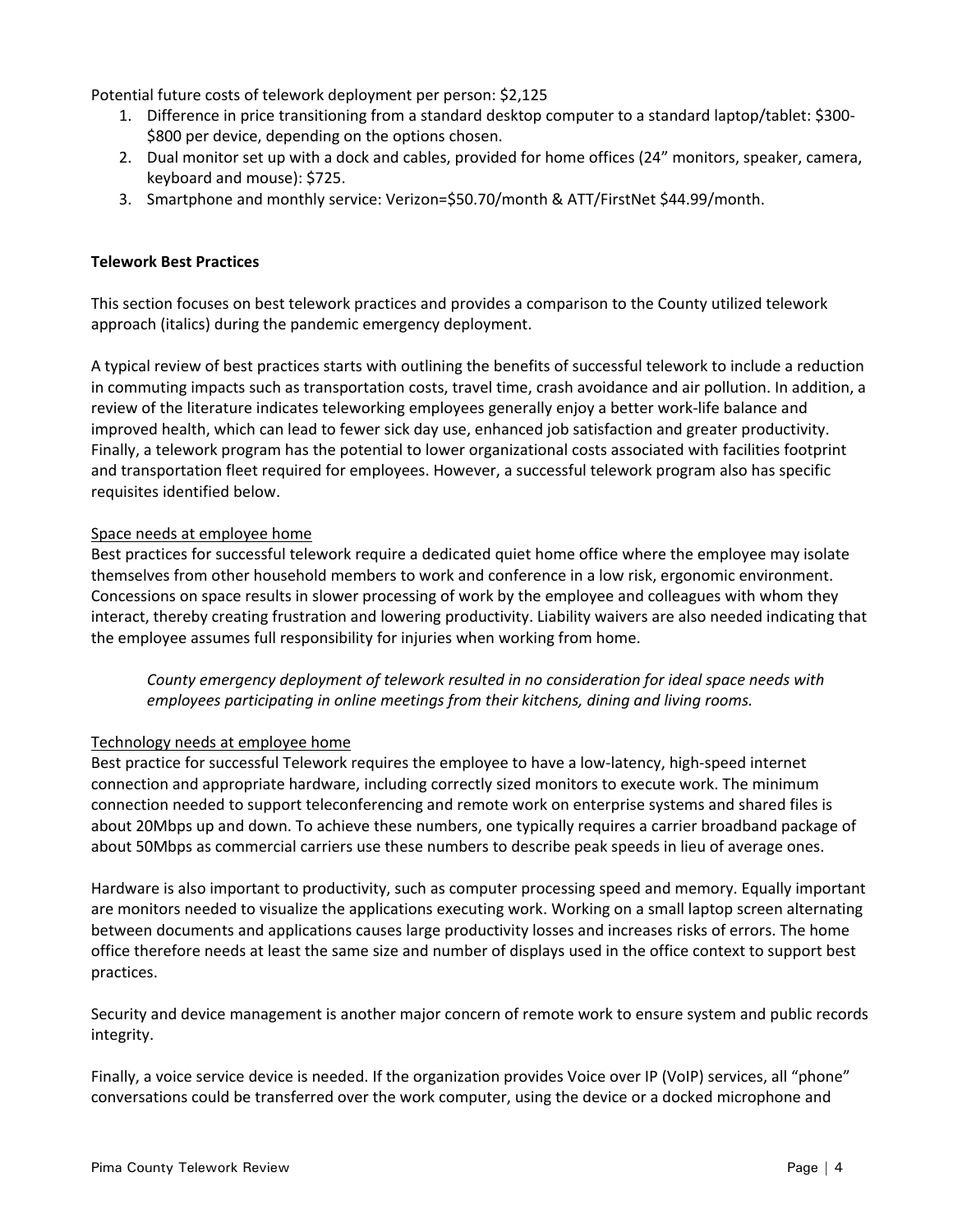speaker. If VoIP is not available, and to keep work phone calls separate from personal ones, a work mobile phone is required for this purpose.

*County emergency deployment of telework resulted in many employees using 4G-LTE cellphone hotspots or MiFis, inadequate in speed and latency to support most work functions. Information Technology Department is looking to institute new VPN and Mitel solutions to assist with this context. In addition, many are working on inadequate older laptops with inadequate display surfaces. Typically, laptop computers purchased by Pima County prior to FY 2020 have less than 16MB of RAM, which coupled with VPN and other security and device management software, cannot adequately run multiple applications such as Microsoft Teams without significant productivity losses.*

*Security and device access management may be the only technology best practice facet which is achieved by Pima County due to established policies requiring that only County-protected equipment access the County network, through a secure Virtual Private Network (VPN) or a firewalled remote connection link.*

#### Distribution of Telework Resources

Organizations differ as to resource allocation for telework but in general; employees are responsible for securing a private home office space for which they assume full risk, internet connection meeting minimum specifications and requisite multi-monitor docking station. The employer typically provides a mobile phone, laptop, software and secure VPN to access the work network.

*County emergency deployment of telework occurred with no clear demarcations of which resources are the responsibility of the employee to secure. The County would incur additional costs in transitioning from desktops to updated performant mobile devices for telework staff.*

#### Electronic work processes/classifications conducive to telework

Identifying work conducive for telework seems simple when viewed at a high level but becomes complicated when viewed through a lens of efficiency. For example, there is no question that pothole repair, sewer maintenance and providing vaccination services require personnel to be physically present at the work location. However, even when work can be conducted remotely, it can only be done so efficiently if the organization has transitioned to electronic processes to include documentation and tools. For example, contract management is not a candidate for telecommuting if a paper copy of the contract needs to be tracked with wet signatures. Neither is a work process where paper or other products are physically delivered to the employee for processing or storage. However, all paper processes are candidates to transition to electronic format with electronic signatures as permissible by law. Additional opportunities for telework are those processes where staff visit offsite locations for meetings or inspections, which could be otherwise conducted via a remote platform.

A prerequisite to efficient telework is that entire work processes are analyzed, streamlined and formatted such that tasks may be conducted remotely with at least equivalent efficiently as that conducted within the organizational work space. Once business processes are qualified for telework, work classifications operating within qualified processes may be identified for potential telework.

*County emergency deployment of telework resulted in many employees struggling to negotiate paper and in-person processes within an electronic environment, resulting in productivity losses and greater reliance and tasking of remaining staff in the workplace.*

#### Statutory obligations

Adherence to applicable statutory requirements is a best practice for implementing telework in a public-sector agency. In identifying candidate telework functions, it is important to consider that Pima County Government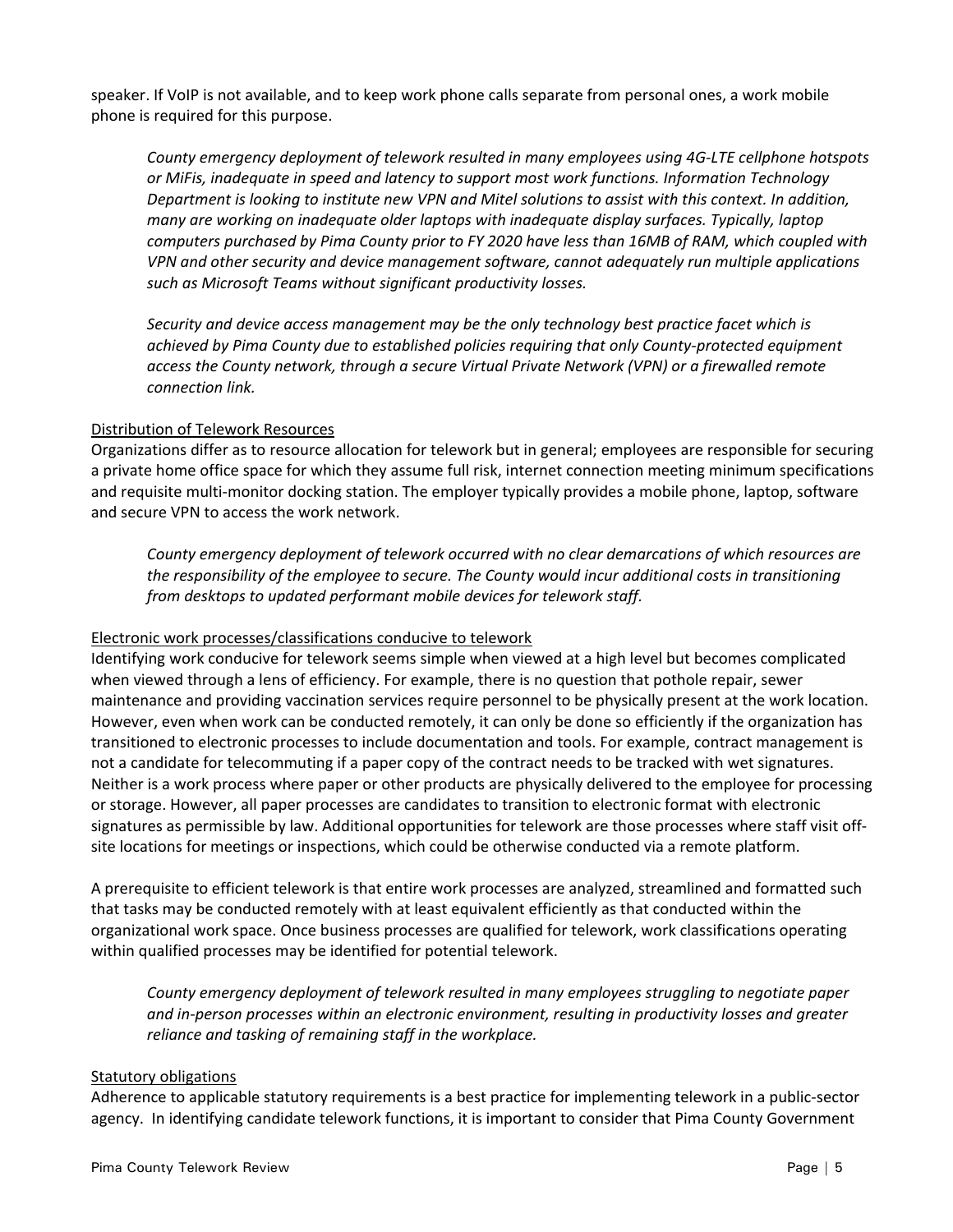has certain statutory mandates for delivering services within defined parameters and a fiduciary obligation to be a good steward of public funds. A review of statutory obligations identified in the County Budget's department program summaries would provide the necessary guidance to determine extent of telework scope.

*County emergency deployment of telework resulted in some functions closing and many reducing public availability without full analysis of statutory obligations.*

#### Productivity measures to evaluate work

Ability to track and measure productivity is a best practice of teleworking. Effective remote work is no different from effective on premise work in that staff productivity should be measured through outcomes and deliverables. Productivity extends to not only how many work products are completed but also to delivery timeframes and product quality. This is true whether the product is a final electronic record, system or customer service interaction.

*County emergency deployment of telework resulted in challenges identifying productivity and tracking measures for remote staff. However, it is likely this general deficiency currently exists across most County departments, regardless of whether staff is teleworking or on premise.*

#### Training needs of staff and supervisors on effective telework practices

Training staff and supervisors to work in effective telework practices is an important best practice. No telework can be effective without proper training of staff to operate within remote processes, technology and the selfdiscipline needed for working at home. Supervisors also require training in shifting supervision to output-based deliverables focusing on productivity along with interactive activities to keep employees engaged with their work teams. Training tenets should therefore extend from efficient technology use, to work and supervision activities management to meet all organizational goals. Successful training programs engage the entire telework teams to vet together the best way to maintain team integrity in meeting organizational goals.

*County emergency deployment of telework resulted in employees scrambling to learn how to interact with colleagues and clients through communication platforms such as Skype for Business first, then Microsoft Teams, adjusting processes and generating alternate measures to track work.*

#### **The Future of Pima County Telework Opportunities**

With lifting of the Governor's Stay at Home Order on May 12, 2020, it is timely for Pima County to review and institute parameters for a more robust telework program for deployment in future emergencies or by as a nonemergency practice for targeted functions, provided it can be implemented in a manner that increases productivity and lowers organizational costs.

#### Telework Human Resources

The Human Resources Department (HR) is the organization to manage a successful telework implementation to maximize organizational performance and enhance future recruitments to match opportunities provided by the private sector. Pima County HR has proactively started to tackle framework elements including initiating creation of online training programs for employees and supervisors.

In order to provide services supporting a complete telework framework, additional HR staffing resources specializing in process improvement and measurable deliverables to assist departments with optimizing business processes and development of employee performance metrics is needed.

Parameters to be included in creating a telework program include: